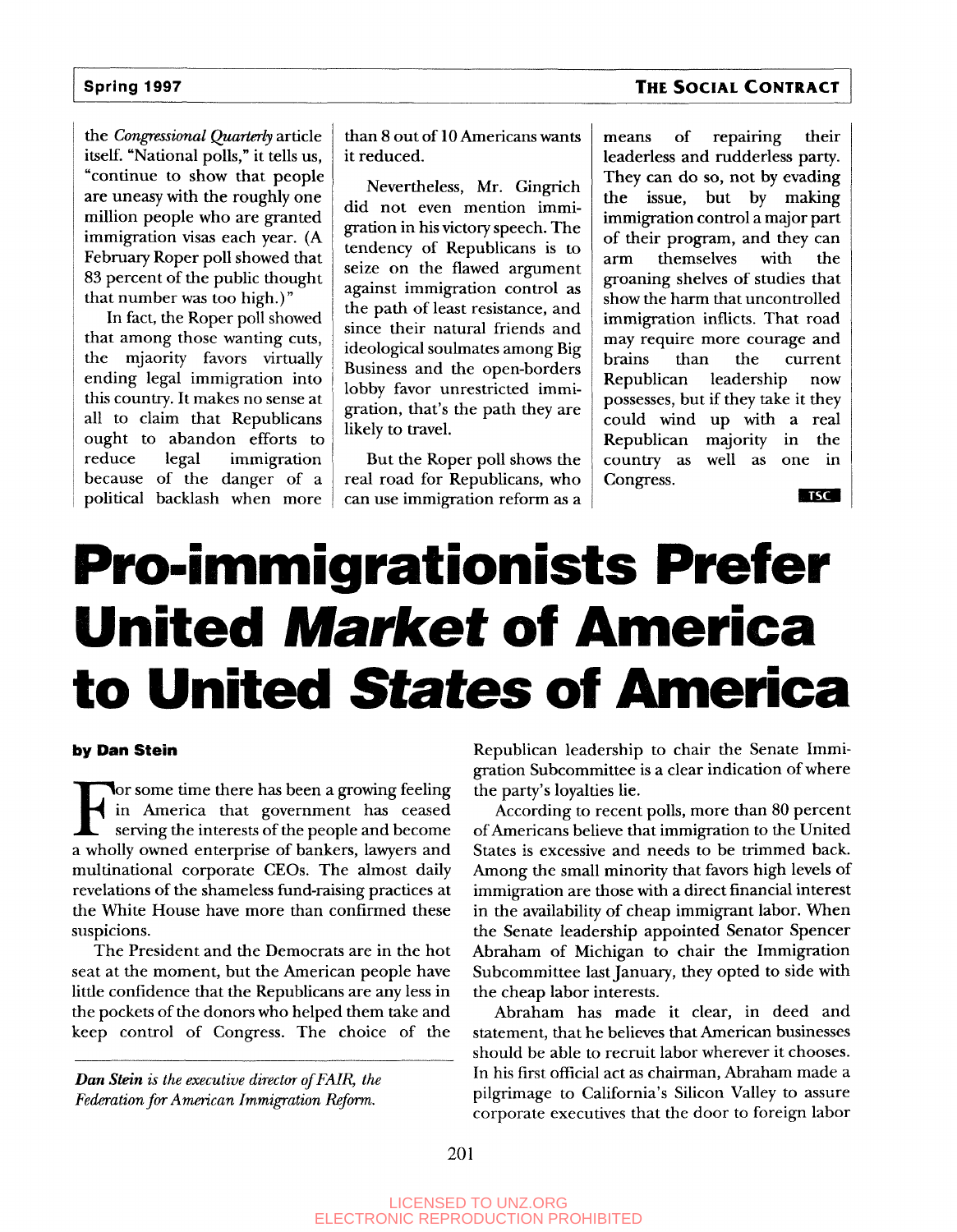#### **Spring 1997 THE SOCIAL CONTRACT**

will be kept wide open.

But it is not just skilled labor that Abraham has vowed to protect. The United States admits large numbers of poorly educated, unskilled immigrants

**"Washington thinks in terms of economies, markets and consumers.... The concerns of a nation and the concerns of a market are very different."**

through policies that guarantee admission to extended family members of other immigrants. After helping to defeat changes in the family-based immigration policies last year, Abraham has made it clear that any further attempts to reform these policies will never see the light of day as long as he wields the gavel.

Abraham is emblematic of an emerging culture in Washington that is further alienating the political leadership from the citizens. In a city where the people's representatives have developed an incestuous relationship with lobbyists, PACs and soft money-givers, the idea of the nation has become somewhat of an anachronism. Washington thinks in terms of economies, markets and consumers. While Americans think of themselves as citizens with a stake in their nation, the prevailing culture in Washington views them as consumers and interchangeable workers who constitute a market. The concerns of a nation and the concerns of a market are very different.

The current immigration policy that Abraham has promised to preserve, protect and defend, is consistent with the philosophy of the United Market of America. The United States of America is a nation with a culture, a language and a national identity. The United Market of America has little use for such antiquated concepts. In the Market what is paramount is economic activity and corporate bottom lines. Non-economic considerations such as a sense of community, the commonweal and shared ideals are subjugated to short-term economic expedience.

What Abraham and other proponents of unfettered (legal and illegal) immigration forget is that the economy they worship depends on a stable, cohesive society. The reason the United States has a successful economy is because we have created a society in which people are not merely economic cogs in a machine, but rather citizens with a proprietary stake in the nation.

Current immigration policies are changing that. Americans increasingly see themselves as hired hands who can be replaced at any time by workers from anywhere. The sense that the people who built the nation and the economy have an unquestionable right to determine its cultural, demographic and linguistic future is rapidly evaporating as cities, and even regions, are transformed by massive settlement of immigrants.

The concept of the nation must evolve to conform with the realities of the modern global economy. But as we embrace the challenges and opportunities of the global market we cannot forget that a nation is greater than its GNP. The marketdriven immigration philosophy espoused by Spencer Abraham and endorsed by the congressional leadership and the Clinton Administration is dangerous and shortsighted. Along the banks of the Potomac the blizzard of money has obscured the reality that the economy cannot exist independent<br>of the nation. of the nation.

#### **Excerpt from the 1951 California State Constitution — Re: Immigration**

The Legislature shall prescribe all necessary regulations for the protection of the State, and the counties thereof, from the burdens arising from the presence of aliens who are or may become vagrants, paupers, mendicants, criminals or invalids afflicted with infectious diseases, and from aliens otherwise dangerous or detrimental to the well being or peace of the State, and to impose conditions upon which such persons may reside in the State, and provide the means and mode of their removal upon failure or refusal to comply... And the presence of foreigners ineligible to become citizens is declared to be dangerous to the well being of the State, and the Legislature shall discourage their immigration by all means within its power.